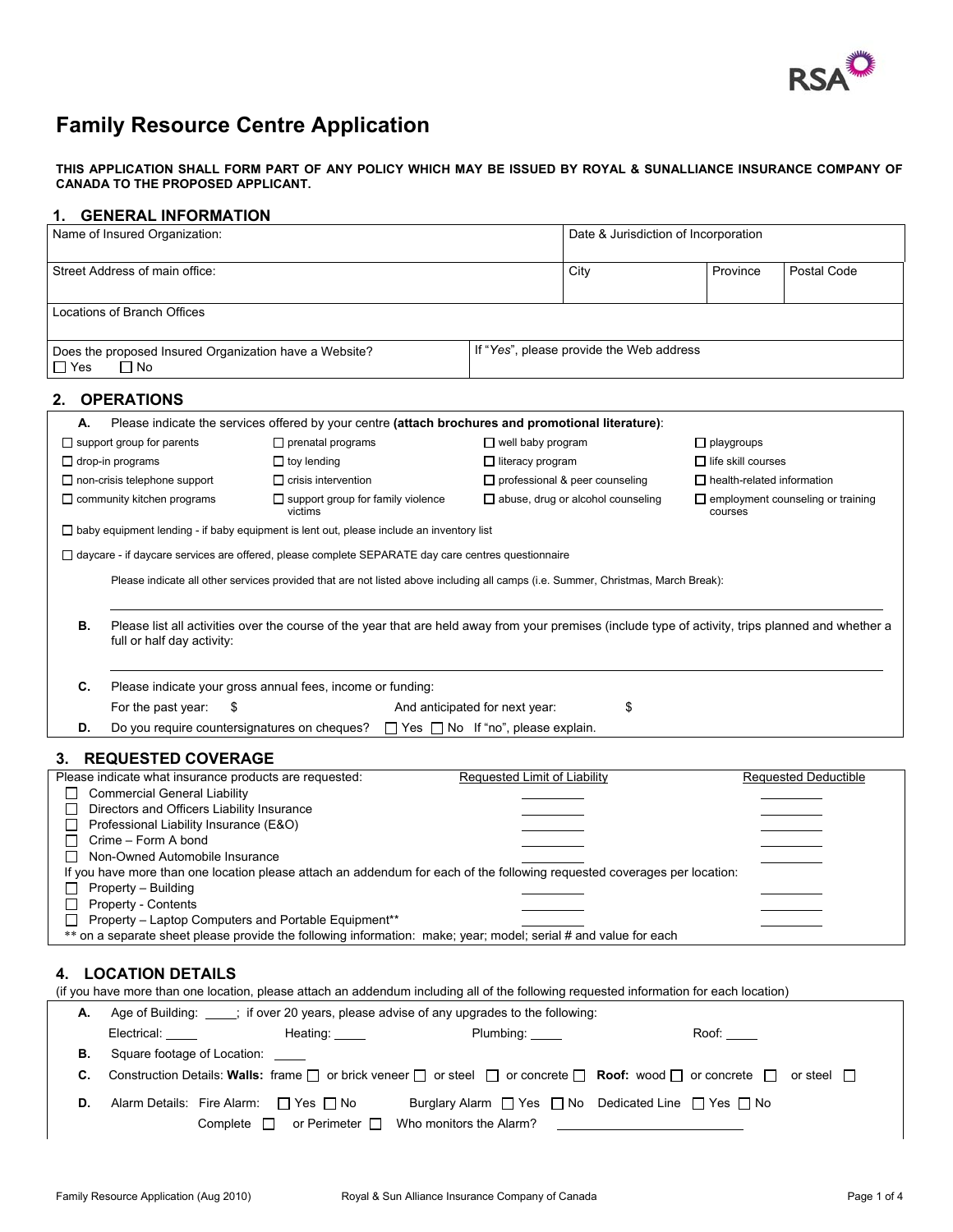|    | Е.                                                                                                                                                                                                                                                                                                                                                         | Are the premises within 1000 feet of a fire hydrant?                                                                                                                                                                        |    | $\Box$ Yes $\Box$ No          |                                                                                                        |                                      |                      |
|----|------------------------------------------------------------------------------------------------------------------------------------------------------------------------------------------------------------------------------------------------------------------------------------------------------------------------------------------------------------|-----------------------------------------------------------------------------------------------------------------------------------------------------------------------------------------------------------------------------|----|-------------------------------|--------------------------------------------------------------------------------------------------------|--------------------------------------|----------------------|
|    | F.                                                                                                                                                                                                                                                                                                                                                         | Are the premises fire hall protected?                                                                                                                                                                                       |    |                               | $\Box$ Yes $\Box$ No If "Yes", within how many kilometers to the fire hall? $\Box$<br>Please indicate: | $\Box$ municipal or $\Box$ volunteer |                      |
|    | G.<br>н.                                                                                                                                                                                                                                                                                                                                                   | Hours of operation:<br>Provide name and full mailing address for all outreach / satellite locations (indicate whether a full time or part time location):                                                                   |    |                               |                                                                                                        |                                      |                      |
| 5. |                                                                                                                                                                                                                                                                                                                                                            | <b>NON-OWNED AUTOMOBILE INSURANCE</b>                                                                                                                                                                                       |    |                               |                                                                                                        |                                      |                      |
|    | А.                                                                                                                                                                                                                                                                                                                                                         | Do any of your officers, employees or directors regularly use their own automobiles in the course of employment<br>If "Yes", describe the type(s) of vehicles, the number of each type and the nature of their business use |    |                               |                                                                                                        |                                      | $\Box$ Yes $\Box$ No |
|    | В.                                                                                                                                                                                                                                                                                                                                                         | State the number of all partners, officers and employees not described above ____                                                                                                                                           |    |                               |                                                                                                        |                                      |                      |
|    | C.                                                                                                                                                                                                                                                                                                                                                         | Do you rent, lease or hire any automobiles from others? $\Box$ Yes $\Box$ No                                                                                                                                                |    |                               |                                                                                                        |                                      |                      |
|    | If "Yes" with drivers □ or without drivers □<br>Are any automobiles hired or leased long term (periods exceeding 30 days) $\Box$ Yes $\Box$ No<br>D.<br>Any Policy issued by Royal & SunAlliance will not provide coverage for long term leased vehicles. If necessary you should arrange appropriate<br>insurance under and Owner's Policy Form SPF No.1. |                                                                                                                                                                                                                             |    |                               |                                                                                                        |                                      |                      |
|    |                                                                                                                                                                                                                                                                                                                                                            | Please complete the following information for Short Term Rentals (30 days or less)<br><b>Type of Vehicle</b>                                                                                                                |    | <b>Estimated Cost of Hire</b> | <b>Use of Vehicle</b>                                                                                  |                                      |                      |
|    |                                                                                                                                                                                                                                                                                                                                                            | Private Passenger                                                                                                                                                                                                           | \$ |                               |                                                                                                        |                                      |                      |
|    |                                                                                                                                                                                                                                                                                                                                                            | Commercial up to 4.5 Tonnes GVW                                                                                                                                                                                             | \$ |                               |                                                                                                        |                                      |                      |
|    |                                                                                                                                                                                                                                                                                                                                                            | Commercial over 4.5 Tonnes GVW<br>radius of operation<br>body style                                                                                                                                                         | \$ |                               |                                                                                                        |                                      |                      |
|    |                                                                                                                                                                                                                                                                                                                                                            | Other: (Describe):                                                                                                                                                                                                          | S  |                               |                                                                                                        |                                      |                      |
|    | Е.                                                                                                                                                                                                                                                                                                                                                         | Are Non-Owned Commercial Autos operated beyond 100 miles/160 km radius                                                                                                                                                      |    |                               |                                                                                                        |                                      | $\Box$ Yes $\Box$ No |
|    | F.                                                                                                                                                                                                                                                                                                                                                         | Do Non-Owned automobiles operate into the USA?                                                                                                                                                                              |    |                               |                                                                                                        |                                      | $\Box$ Yes $\Box$ No |
|    |                                                                                                                                                                                                                                                                                                                                                            | If "Yes" for D or E above, please provide details (example, destinations, maximum distance & frequency)                                                                                                                     |    |                               |                                                                                                        |                                      |                      |
|    | G.                                                                                                                                                                                                                                                                                                                                                         | If SEF 94 Legal Liability for Damage to Non-Owned Automobiles is required, indicate coverages required. The Deductible will be \$500.<br>Show type and maximum value of automobiles rented.                                 |    |                               |                                                                                                        |                                      |                      |
|    | н.                                                                                                                                                                                                                                                                                                                                                         | SEF 96 Contractual Liability (if required) Please attach copies of contracts to be included                                                                                                                                 |    |                               |                                                                                                        |                                      |                      |
|    | ı.                                                                                                                                                                                                                                                                                                                                                         | Does the applicant require employees, agents and contractors etc. to carry a specific minimum limit of insurance?<br>If "Yes", what is the limit? $$$                                                                       |    |                               |                                                                                                        |                                      | $\Box$ Yes $\Box$ No |

# **6. PROFESSIONAL LIABILITY & ASSOCIATION LIABILITY**

| А.<br>employees:                                                           | Please provide the following information for any person performing the professional services mentioned in question 2A, including contract |  |  |  |  |  |
|----------------------------------------------------------------------------|-------------------------------------------------------------------------------------------------------------------------------------------|--|--|--|--|--|
| <b>Full Name</b><br><b>Duties/Titles</b><br><b>Education</b><br>Years exp. |                                                                                                                                           |  |  |  |  |  |
|                                                                            |                                                                                                                                           |  |  |  |  |  |
|                                                                            |                                                                                                                                           |  |  |  |  |  |
|                                                                            |                                                                                                                                           |  |  |  |  |  |
|                                                                            |                                                                                                                                           |  |  |  |  |  |
|                                                                            | Please provide a copy of each professional's résumé (if this is a renewal, only provide résumés for new staff)                            |  |  |  |  |  |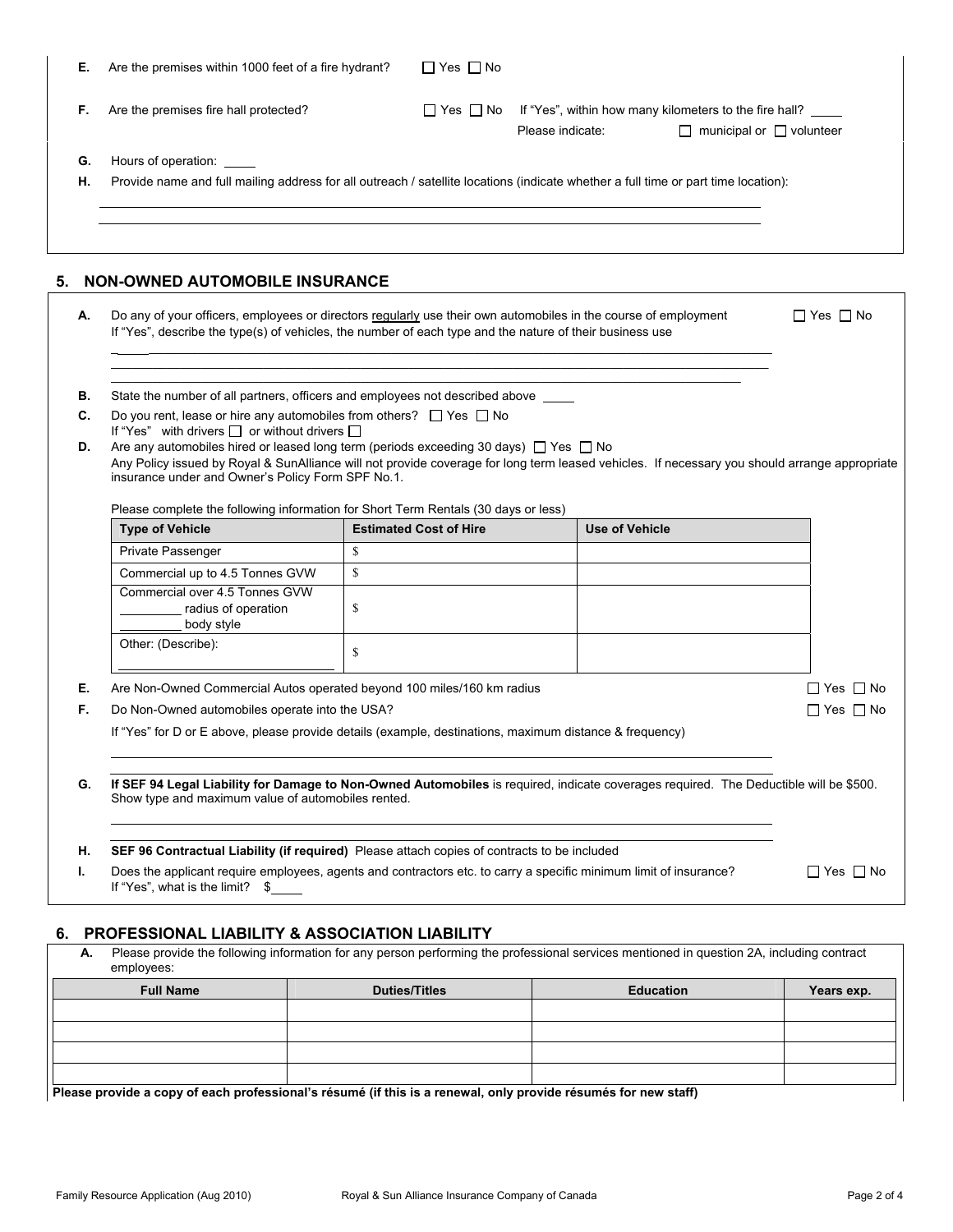| С.                         | Has the applicant or any of its employees ever been investigated by, or suspended from practice by, any body governing<br>the practice of this profession or any other body e.g. a court? If "Yes", please provide details: |                                                                                                                                                      |                                                                            |                                                                                                                                                                                                                                                                                  |                    |                   | $\Box$ Yes<br>$\Box$ No |
|----------------------------|-----------------------------------------------------------------------------------------------------------------------------------------------------------------------------------------------------------------------------|------------------------------------------------------------------------------------------------------------------------------------------------------|----------------------------------------------------------------------------|----------------------------------------------------------------------------------------------------------------------------------------------------------------------------------------------------------------------------------------------------------------------------------|--------------------|-------------------|-------------------------|
|                            |                                                                                                                                                                                                                             |                                                                                                                                                      |                                                                            |                                                                                                                                                                                                                                                                                  |                    | $\Box$ Yes        | $\Box$ No               |
| D.                         | Does the proposed Insured Organization control any for-profit entity?<br>Does another entity own or control the proposed Insured Organization?                                                                              |                                                                                                                                                      |                                                                            |                                                                                                                                                                                                                                                                                  |                    | $\Box$ Yes        | $\Box$ No               |
| Е.                         |                                                                                                                                                                                                                             |                                                                                                                                                      | Does the proposed Insured Organization have any operations outside Canada? |                                                                                                                                                                                                                                                                                  |                    | $\Box$ Yes        | $\Box$ No               |
|                            | entity.                                                                                                                                                                                                                     | If yes to B, C, D or E above, please attach details including the structure outline, description of the operations, ownership and tax status of each |                                                                            |                                                                                                                                                                                                                                                                                  |                    |                   |                         |
| F.                         | <b>EMPLOYMENT INFORMATION</b><br><b>Employment Breakdown</b>                                                                                                                                                                |                                                                                                                                                      | <b>This Year</b>                                                           | <b>Previous Year</b>                                                                                                                                                                                                                                                             |                    |                   |                         |
|                            | Full-time<br>Part-time<br>Volunteers                                                                                                                                                                                        |                                                                                                                                                      |                                                                            |                                                                                                                                                                                                                                                                                  |                    |                   |                         |
| a)                         | 12 months?                                                                                                                                                                                                                  |                                                                                                                                                      |                                                                            | Has the proposed Insured Organization had a reduction in workforce in the last 12 months or is one planned for the next                                                                                                                                                          |                    | $\Box$ Yes        | $\Box$ No               |
|                            |                                                                                                                                                                                                                             |                                                                                                                                                      |                                                                            | If yes, please attach details including the number of individuals involved and position (management or staff), amount of<br>notice given and whether any express written contracts were in effect for any of the individuals involved.                                           |                    |                   |                         |
| b)                         |                                                                                                                                                                                                                             |                                                                                                                                                      |                                                                            | Does the proposed Insured Organization have a separate Human Resources Department?                                                                                                                                                                                               |                    | $\Box$ Yes        | $\Box$ No               |
| C)                         |                                                                                                                                                                                                                             |                                                                                                                                                      |                                                                            | Does the proposed Insured Organization have written policies and procedures in place regarding:                                                                                                                                                                                  |                    |                   |                         |
|                            | hiring and firing employees?<br>1)                                                                                                                                                                                          |                                                                                                                                                      |                                                                            |                                                                                                                                                                                                                                                                                  |                    | $\Box$ Yes        | $\Box$ No               |
|                            | sexual harassment?<br>2)                                                                                                                                                                                                    |                                                                                                                                                      |                                                                            |                                                                                                                                                                                                                                                                                  |                    | $\Box$ Yes        | $\Box$ No               |
|                            | internal grievance procedures for (1) and (2)?<br>3)                                                                                                                                                                        |                                                                                                                                                      |                                                                            |                                                                                                                                                                                                                                                                                  |                    |                   | $\Box$ No               |
|                            | <b>Equal Opportunity Employment?</b><br>4)                                                                                                                                                                                  |                                                                                                                                                      |                                                                            |                                                                                                                                                                                                                                                                                  |                    |                   | $\Box$ No               |
| d)                         | Does the proposed Insured Organization conduct annual performance evaluations for all employees in writing?                                                                                                                 |                                                                                                                                                      |                                                                            |                                                                                                                                                                                                                                                                                  |                    |                   | $\Box$ No               |
| e)                         | Does the Human Resources Department or legal counsel conduct a pre-termination review of the personnel file?                                                                                                                |                                                                                                                                                      |                                                                            |                                                                                                                                                                                                                                                                                  |                    |                   | $\Box$ No               |
| G.                         |                                                                                                                                                                                                                             |                                                                                                                                                      |                                                                            |                                                                                                                                                                                                                                                                                  |                    |                   |                         |
| a)                         | <b>INSURANCE COVERAGE:</b><br>Have you ever previously purchased directors and officers liability, errors and omissions or professional liability<br>insurance?                                                             |                                                                                                                                                      |                                                                            |                                                                                                                                                                                                                                                                                  |                    |                   | $\Box$ No               |
|                            |                                                                                                                                                                                                                             |                                                                                                                                                      |                                                                            |                                                                                                                                                                                                                                                                                  |                    |                   |                         |
|                            |                                                                                                                                                                                                                             |                                                                                                                                                      | If "Yes", please provide the following details for the last 2 years:       |                                                                                                                                                                                                                                                                                  |                    |                   |                         |
| b)                         | <b>Insurer</b>                                                                                                                                                                                                              | <b>Period</b>                                                                                                                                        | Coverage                                                                   | Limit                                                                                                                                                                                                                                                                            | <b>Deductible</b>  | <b>Premium</b>    |                         |
|                            |                                                                                                                                                                                                                             |                                                                                                                                                      |                                                                            |                                                                                                                                                                                                                                                                                  |                    |                   |                         |
|                            |                                                                                                                                                                                                                             |                                                                                                                                                      |                                                                            | Please indicate the type of errors and omissions or professional liability insurance carried:                                                                                                                                                                                    | $\Box$ Claims made | $\Box$ Occurrence |                         |
|                            |                                                                                                                                                                                                                             |                                                                                                                                                      | If "Claims made", what was the retroactive date of the expiring policy?    |                                                                                                                                                                                                                                                                                  |                    |                   |                         |
|                            |                                                                                                                                                                                                                             | Has there been any interruption in this coverage?                                                                                                    |                                                                            |                                                                                                                                                                                                                                                                                  |                    | $\Box$ Yes        | $\Box$ No               |
|                            | If "Yes", please explain:                                                                                                                                                                                                   |                                                                                                                                                      |                                                                            |                                                                                                                                                                                                                                                                                  |                    |                   |                         |
|                            |                                                                                                                                                                                                                             |                                                                                                                                                      |                                                                            | Has insurance coverage ever been declined, cancelled or refused during the past five years?                                                                                                                                                                                      |                    | $\Box$ Yes        | $\Box$ No               |
|                            | If "Yes", please provide details:                                                                                                                                                                                           |                                                                                                                                                      |                                                                            |                                                                                                                                                                                                                                                                                  |                    |                   |                         |
|                            | <b>G. WARRANTY INFORMATION</b>                                                                                                                                                                                              |                                                                                                                                                      |                                                                            |                                                                                                                                                                                                                                                                                  |                    |                   |                         |
| C)<br>d)<br>e)<br>f)<br>g) |                                                                                                                                                                                                                             | SunAlliance, do not complete this section.)                                                                                                          |                                                                            | a) No person proposed for coverage is aware of any facts or circumstances which he or she has reason to suppose might give rise to a future<br>claim that would fall within the scope of the proposed coverage, except as follows: (If you are renewing your policy with Royal & |                    |                   |                         |